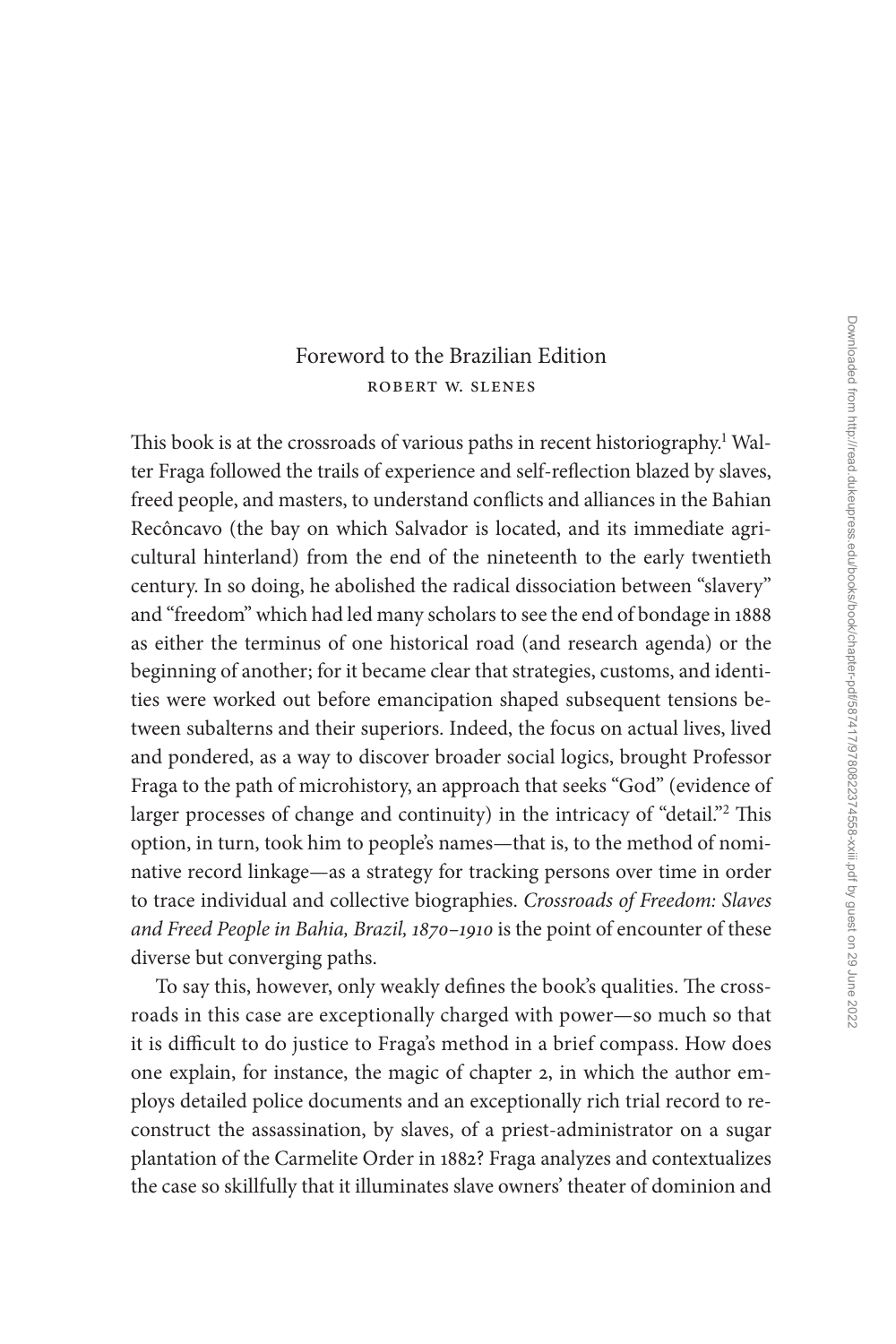bonded workers' refusal to play their ascribed roles, at the precise moment when slavery as a labor system faced a profound crisis of legitimacy.

How does one describe, as well, the wizardry of chapter 5, in which Fraga uses very diverse sources—among them, lists of slaves in probate records, two criminal trial proceedings, and the correspondence of a sugar plantation owner—to follow a group of freedmen over time, before and after abolition, and "triangulate" their experiences from several points of view? The author looks first at an episode in June 1888 involving the "theft" (expropriation) and slaughter of seignorial cattle by a small group of freedmen still living on the property where they had recently been emancipated. He then turns to another event, equally well documented, in 1889, in which some of the same individuals can be seen participating in an association of freed people dedicated to the same end. The analysis of these cases lays bare the day-to-day conflicts between former masters and slaves over the latter group's "customary right to garden plots" (continually trampled upon by landowners' cattle) and, indeed, even reveals some of the symbolic resistance of freedmen to planter rule. (Upon reading the first version of this chapter, my colleague, Professor Sidney Chalhoub, suggested that it be titled "The Great Cattle Massacre," since it calls to mind historian Robert Darnton's attempt to uncoveralso from a banal, but culture-revealing episode—the metaphorical arsenal that printers' apprentices in eighteenth-century France drew upon to take shots at their guild masters.)<sup>3</sup> Finally, to cite one more example among many, how might one characterize the enchantment of chapter 8, in which Fraga reconstructs the family ties of slaves and of people freed on May 13 (those liberated at abolition in 1888) on another sugar plantation, from varied sources—including an interview with a male centenarian who still remembered some of the people encountered in the written documents about the property and furnished details about their lives circa 1920?

It would not be surprising if many readers of these chapters, even those familiar with the historical method, are left with the impression that Fraga has a "strong Saint" (*santo forte*) as his counselor; after all, how else might one explain his serial discovery of so many marvelous sources, much less the uncanny skill (*feitiço*) in his analysis? In fact, however, *quem sabe faz a hora*; command of craft makes opportunity—including the possibility of "luck" happen, and creatively puts order into the results. Professor Fraga is gifted with patience, meticulousness, and imagination to an extraordinary degree; he did not need help to open new paths (*abrir caminhos*).

And what paths they are! For the tracks and trails of this microhistory lead to new interpretive highways. The Orixás are indeed in the particular. The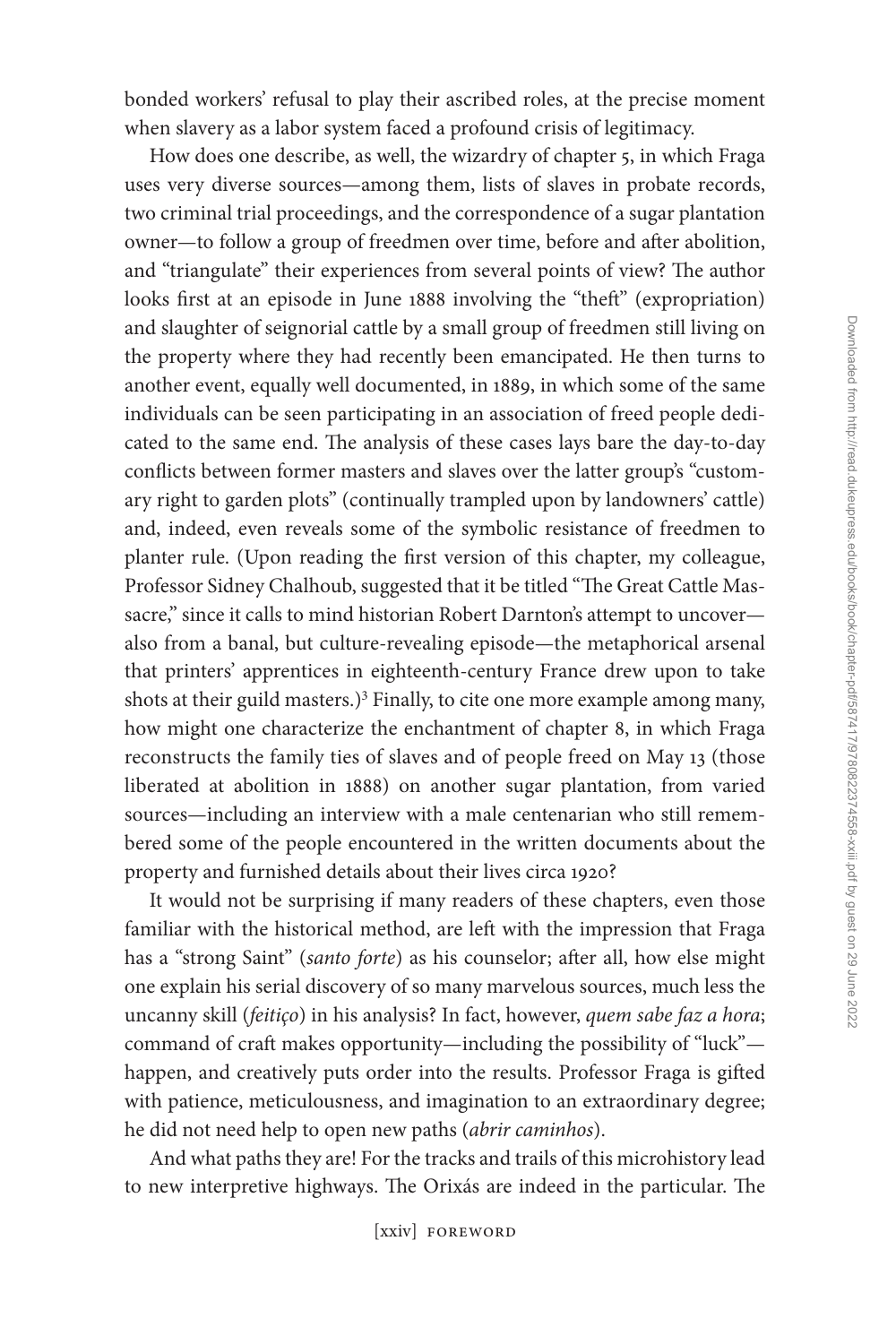crisis of the slave system reveals itself here in all its complexity, on a specific ground that is "good for thinking." Recent studies on Brazil's Southeast have characterized the destruction of forced capitalized labor as an eminently political process. Manifesting itself in the countryside and on the streets, as well as in official places like Parliament and the courts, this process in the Southeast destabilized the "imaginary institution" of slavery, thereby drastically reducing the "futures market" in commodified people—that is, the expectations regarding the subsequent life of capitalized labor—as is evident in the crash of the purchase market in bonded workers, from 1881 on.<sup>[4](#page--1-0)</sup> Fraga's book documents a similar history in Bahia, using the tools of the social historian. It also demonstrates the economic force of slave labor in sugar. (Sugar planters in the Recôncavo not only largely depended on bonded workers until the eve of abolition;<sup>[5](#page--1-0)</sup> they also, for many years, were unable to attract or coerce a sufficient number of free laborers to maintain production at pre-1888 levels.) The study then shows that the crisis in the legitimacy of slavery in Bahia during the 1880s—occasioned in part by the opposition of common people to this labor system, as well as by movements of flight and rebellion among bondspeople—was broadly similar to the process occurring in São Paulo, Rio de Janeiro, and other places.

Fraga's book also blazes a trail into virtually unopened land: that is, into the labor systems and the experiences of workers in Bahia during the postabolition period. It shows the relative bargaining power of freed people in this region; here, the former slaves were able to increase the number of days during the week that they could devote to their own garden plots on lands still owned by their previous masters, at least well into the 1890s. This was something that apparently lay beyond the reach of their counterparts in that other major sugar-producing region, the Zona da Mata of Pernambuco[.6](#page--1-0) One also observes in this early post-abolition period a significant migration of freed people from the rural Recôncavo to cities and other agricultural areas (the cocoa region in southern Bahia, for instance), which confirms this analysis; evidently, many persons found that the best opportunities for work and income lay outside the Recôncavo—a situation that, for a certain time, must have increased the bargaining power of those who decided not to move.

Migration, in any case, brought to the towns and the manufacturing sector men and women who—as Fraga shows in detail—had created community and family ties, as well as common customs and traditions of contestation, during slavery. Indeed, perhaps the most promising trail this book opens for other researchers lies in the suggestion that the lived and pondered experiences of former slaves contributed to forming the sociability